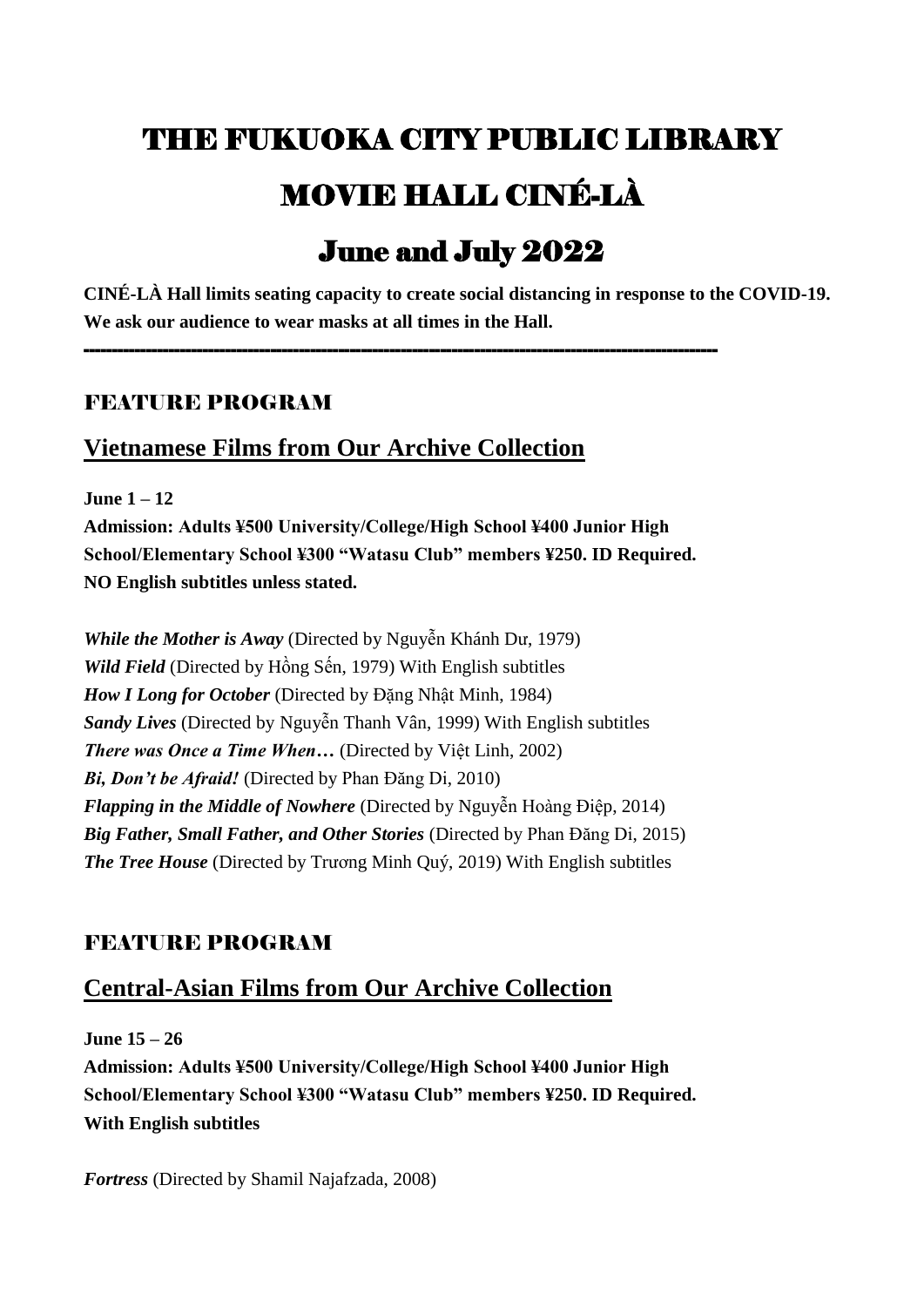*Orator* (Directed by Yusup Razykov, 1999) *Men's Dance* (Directed by Yusup Razykov, 2002) *The Road under the Heavens* (Directed by Kamara Kamalova, 2006) *Pure Coolness* (Directed by Ernest Abdyjaparov, 2007) *Kurmanjan Datka Queen of the Mountains* (Directed by Sadyk Sher-Niyaz, 2014) *Wolf Cub among People* (Directed by Talgat Temenov, 1989) *A Call to Father* (Directed by Seric Aprymov, 2017)

#### THEATER PROGRAM SCHEDULE FOR June 2022

| June 1         | Wed |                                     | 14:00 Wild Field                        |
|----------------|-----|-------------------------------------|-----------------------------------------|
| $\overline{2}$ | Thu | 11:00 While the Mother is Away      | 14:00 How I Long for October            |
| 3              | Fri | 11:00 Sandy Lives                   | 14:00 There was Once a Time When        |
| $\overline{4}$ | Sat | 11:00 Wild Field                    | 14:00 While the Mother is Away          |
| $\overline{5}$ | Sun | 11:00 How I Long for October        | 14:00 Sandy Lives                       |
| 8              | Wed |                                     | 14:00 There was Once a Time When        |
| 9              | Thu | 11:00 The Tree House                | 14:00 Flapping in the Middle of Nowhere |
| 10             | Fri | 11:00 Bi, Don't be Afraid!          | 14:00 Big Father, Small Father, and     |
|                |     |                                     | <b>Other Stories</b>                    |
| 11             | Sat | 11:00 The Tree House                | 14:00 Flapping in the Middle of Nowhere |
|                | Sun | 11:00 Big Father, Small Father, and | 14:00 Bi, Don't be Afraid!              |
| 12             |     | <b>Other Stories</b>                |                                         |
|                | Wed |                                     | 14:00 Kurmanjan Datka Queen of the      |
| 15             |     |                                     | Mountains                               |
| 16             | Thu | 11:00 Fortress                      | 14:00 Orator                            |
| 17             | Fri | 11:00 Men's Dance                   | 14:00 The Road under the Heavens        |
| 18             | Sat | 11:00 Pure Coolness                 | 14:00 Wolf Cub among People             |
| 19             | Sun | 11:00 A Call to Father              | 14:00 Kurmanjan Datka Queen of the      |
|                |     |                                     | Mountains                               |
| 22             | Wed |                                     | 14:00 A Call to Father                  |
| 23             | Thu | 11:00 Pure Coolness                 | 14:00 Wolf Cub among People             |
| 24             | Fri | 11:00 A Call to Father              | 14:00 Kurmanjan Datka Queen of the      |
|                |     |                                     | Mountains                               |
| 25             | Sat | 11:00 Fortress                      | 14:00 Orator                            |
| 26             | Sun | 11:00 Men's Dance                   | 14:00 The Road under the Heavens        |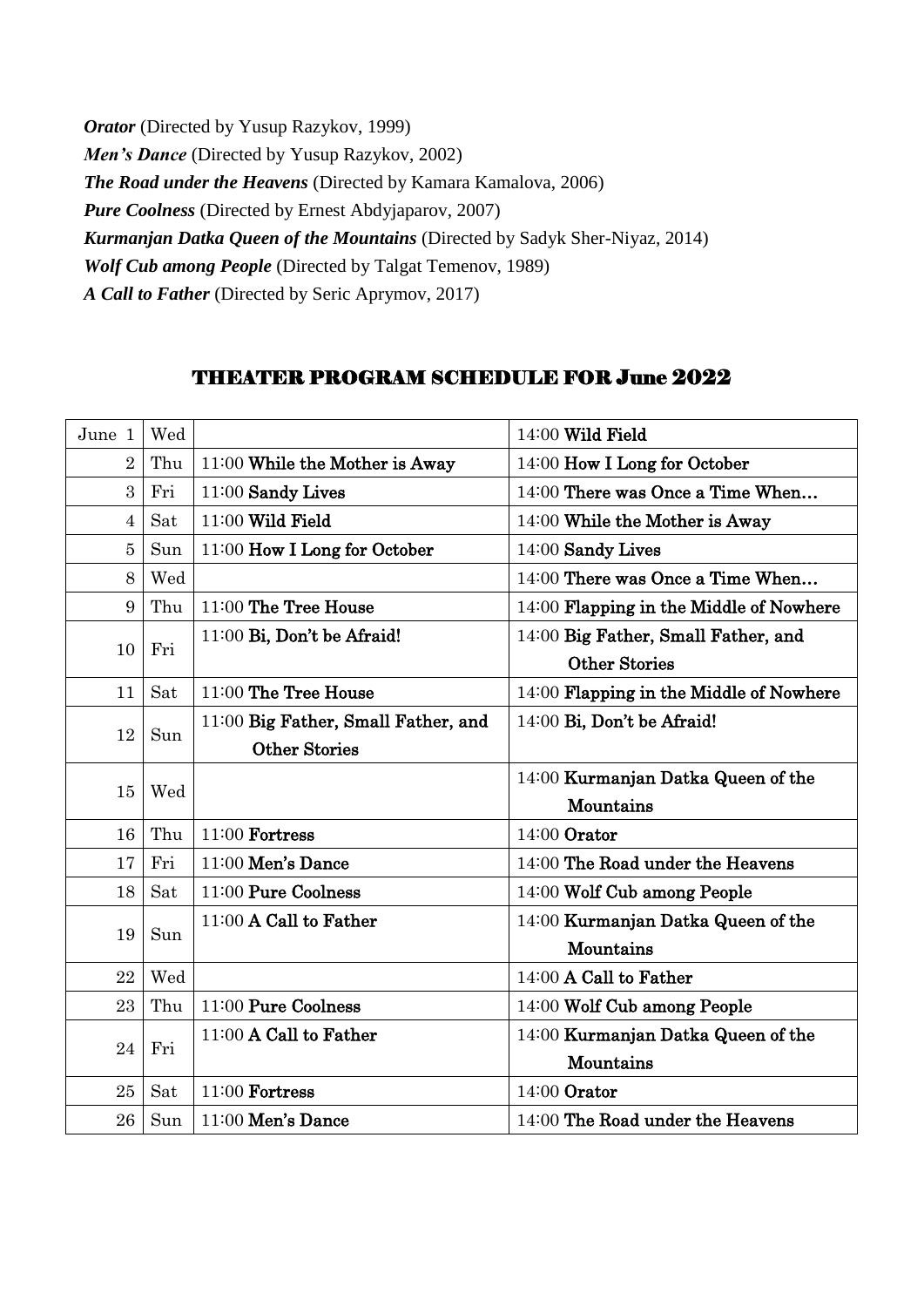## FEATURE PROGRAM

## **Thai Films from Our Archive Collection**

**July 6 – 24 Admission: Adults ¥500 University/College/High School ¥400 Junior High School/Elementary School ¥300 "Watasu Club" members ¥250. ID Required. No English subtitles unless stated.**

*The Scar* (Directed by Cherd Songsri, 1977) *The Blood of Supan* (Directed by Cherd Songsri, 1979) *Pho Plaalal* (Directed by Cherd Songsri, 1980) *Puen and Paeng* (Directed by Cherd Songsri, 1983) *Crime and Passion* (Directed by Banchong Kosalawat, 1984) *Khamsing, the Fighter* (Directed by Banchong Kosalawat, 1986) *Once Is More Than Enough* (Directed by Manop Udomdet, 1987) *The Gem from the Deep* (Directed by Cherd Songsri, 1987) *The Two Worlds* (Directed by Cherd Songsri, 1990) *My Wonder Year* (Directed by Somching Srisupap, 1993) With English subtitles *Muen and Rid* (Directed by Cherd Songsri, 1994) With English subtitles *Once upon a Time* (Directed by Bhandit Rittakol, 1995) With English subtitles *Fun, Bar, Karaoke* (Directed by Pen-Ek Ratanaruang, 1996) With English subtitles *Boys Will Be Boys, Boys Will Be Men* (Directed by Euthana Mukdasanit, 2000) With English subtitles

## FEATURE PROGRAM

## **Japanese Animation Films from Our Archive Collection**

**July 27 – 31**

**Admission: Adults ¥500 University/College/High School ¥400 Junior High School/Elementary School ¥300 "Watasu Club" members ¥250. ID Required. No English subtitles**

*Wan Wan Chushingura* (Directed by Daisaku Shirakawa, 1963) *Nagagutsu o Haita Neko* (Directed by Kimio Yabuki, 1969) *Jack to Mamenoki* (Directed by Gisaburou Sugii, 1974) *11piki no Neko* (Directed by Shirou Fujimoto, 1980)